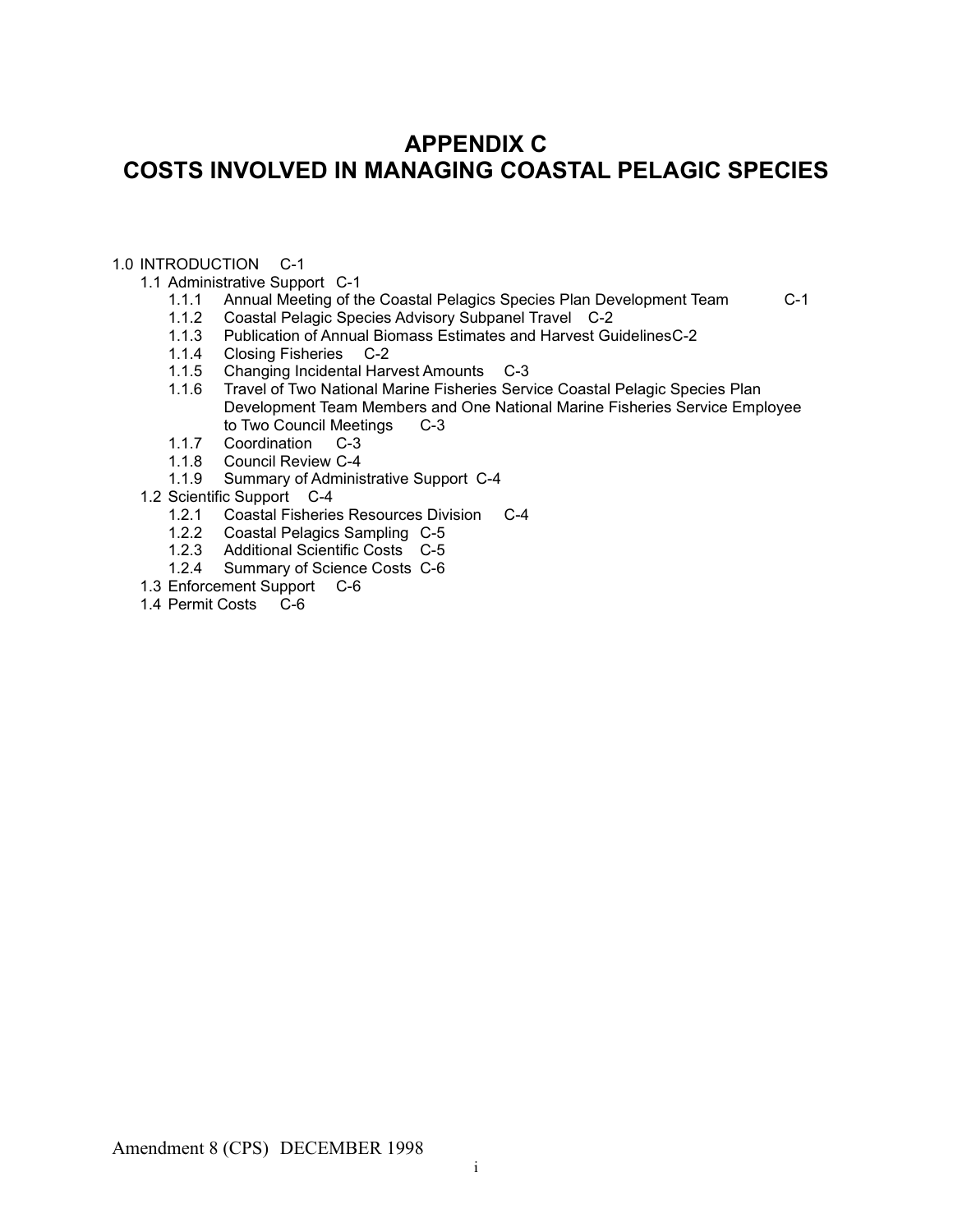# 1.0 INTRODUCTION

This section provides estimated costs for implementing the fishery management plan (FMP), grouping those costs into the categories of administrative, scientific, and enforcement, with a separate estimate for the administrative costs of issuing permits. The costs of employee benefits are added to all direct labor costs (23.8% for the Southwest Region; 21.0% for the Southwest Fisheries Science Center). Overhead costs incurred by the National Oceanic and Atmospheric Administration are also added to direct labor costs (64.1% for the Southwest Region; 51.6 % for the Southwest Fisheries Science Center). Employee benefits and overhead cost figures change periodically.

Scientific costs are the largest component under any option one might choose to manage coastal pelagic species. Administrative costs can be multiplied by any reasonable factor to account for underestimating those costs, and they would remain small compared to the costs of scientific research.

# 1.1 Administrative Support

Estimates of administrative costs are made by estimating the time to perform certain tasks, such as reviewing and editing documents. Generally, these kinds of processing costs are underestimated, because there is no way to determine how difficult some issues may be; the ability to account for reflection and debate is limited. Nevertheless, estimates are useful for determining what the actual costs may be and for comparing different options that may be proposed.

Estimates are based on staff processing time. Costs above the staff level are included in the overhead costs; therefore, the figures are an estimate of costs rather than time. This section does not address the question of whether there are enough personnel or enough personnel time available to complete tasks.

# 1.1.1 Annual Meeting of the Coastal Pelagics Species Plan Development Team

An annual meeting is held with the Coastal Pelagic Species Advisory Subpanel (CPSAS) in Long Beach to review the annual biomass estimates. Pacific (chub) mackerel and jack mackerel would be managed using a February to January fishing season with review by industry and technical experts during January. Northern anchovy and Pacific sardine would be managed using an August to July annual cycle, which is currently used for northern anchovy. Biomass estimates would be reviewed during June. Therefore, the plan requires two meetings, which would be held in Long Beach, California. This estimate allows for attendance by the three NMFS members of the Coastal Pelagic Species Plan Development Team (CPSPDT), two from LaJolla, California, and one from Monterey, California, and two regional personnel. All CPSPDT members may not attend the meeting; therefore, over the long term the annual costs are likely to average less than those described here.

Travel of two people from La Jolla:

\$.31/mile X 226 miles (round trip) X 2 trips = \$140.12

Travel of one person from Monterey:

\$108.00(Air fare) + \$30.00(rental car) + 38.00 (per diem) X 2 = \$352.00

CPSPDT labor costs:

\$23.91/hr X 8 hrs X 2 meetings X 3 people =  $$1,147.68$ 

Regional labor costs:

```
$23.91/hr X 4 hrs/meeting X 2 people/meeting X 2 meetings = $382.56
```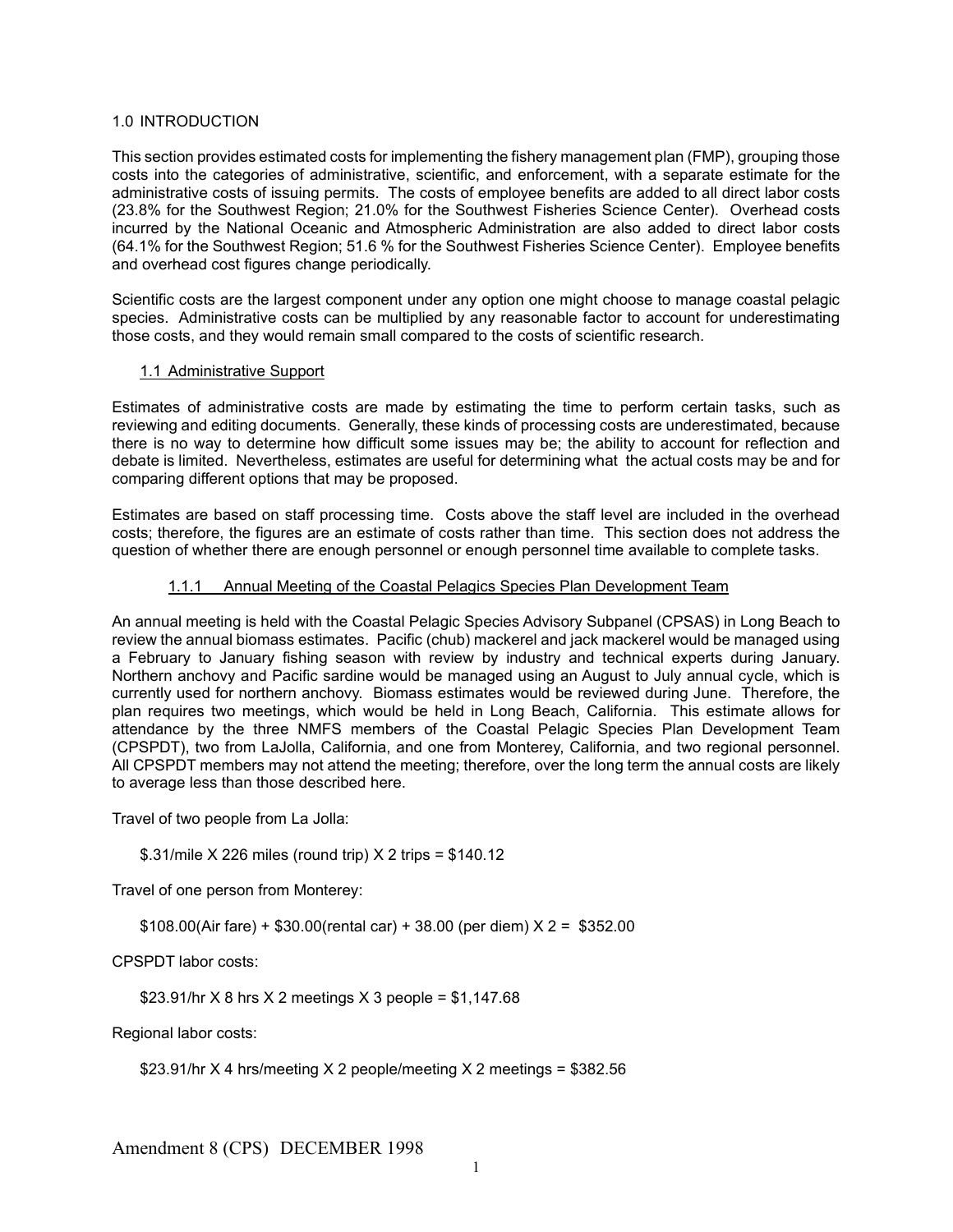#### 1.1.2 Coastal Pelagic Species Advisory Subpanel Travel

Estimate of the annual cost of sending CPSAS members to meetings is approximately \$1,500. Most members are in southern California, and not all members are likely to attend.

# 1.1.3 Publication of Annual Biomass Estimates and Harvest Guidelines

Labor costs are for drafting and reviewing required documents such as decision memoranda and *Federal Register* announcements. Calculations are assumed to include all individuals that might be involved. Quotas are determined by a formula in the FMP and are based on the annual biomass. There is no flexibility in setting a quota once the biomass estimate is known unless errors are detected in the determination of calculating the biomass. The determination of the biomass and the resulting quotas are reviewed by the Pacific Fishery Management Council (Council) at a public meeting before publication in the *Federal Register*. As a result, the quotas are published once as an interim final action with a thirty-day comment period.

Labor cost of preparing announcement and supporting documentation:

2 hrs X \$23.91/hr X 2 rules = \$95.64

Labor cost of reviewing package (supervisor level):

1 hr X \$30.93/hr X 2 rules = \$61.86

Secretarial costs (final documents plus copies):

1/3 hrs X \$11.77/hr X 2 rules = \$7.85

Publication costs:

1 page X \$405.00/page X 2 rules = \$810.00

Labor cost of review by the Central Office:

3 hrs X \$23.91/hr X 2 rules = \$142.46

1.1.4 Closing Fisheries

This estimate is based on the assumption that a notice of closure will have to be issued each year for three species: anchovy, sardine, and Pacific (chub) mackerel. This has not been true for anchovy in recent years; however, this exercise assumes that there is a significant fishery for these three species. When Pacific (chub) mackerel abundance is high, closing the fishery has not been necessary, because the market has been limited. A large biomass of Pacific sardine may also eliminate the need for a closure if expansion of the resource out paces market opportunities. Nevertheless, the assumption here is that the harvest of each species will be terminated at some point each year.

Labor cost of preparing closure notice:

2 hrs X \$23.91/hr X 3 rules = \$143.46

Labor cost of reviewing closure notice (supervisor level):

1/3 hrs X \$30.93/hr X 3 rules = \$30.93

Secretarial costs:

Amendment 8 (CPS) DECEMBER 1998 1/3 hrs X \$11.77/hr X 3 rules = \$11.77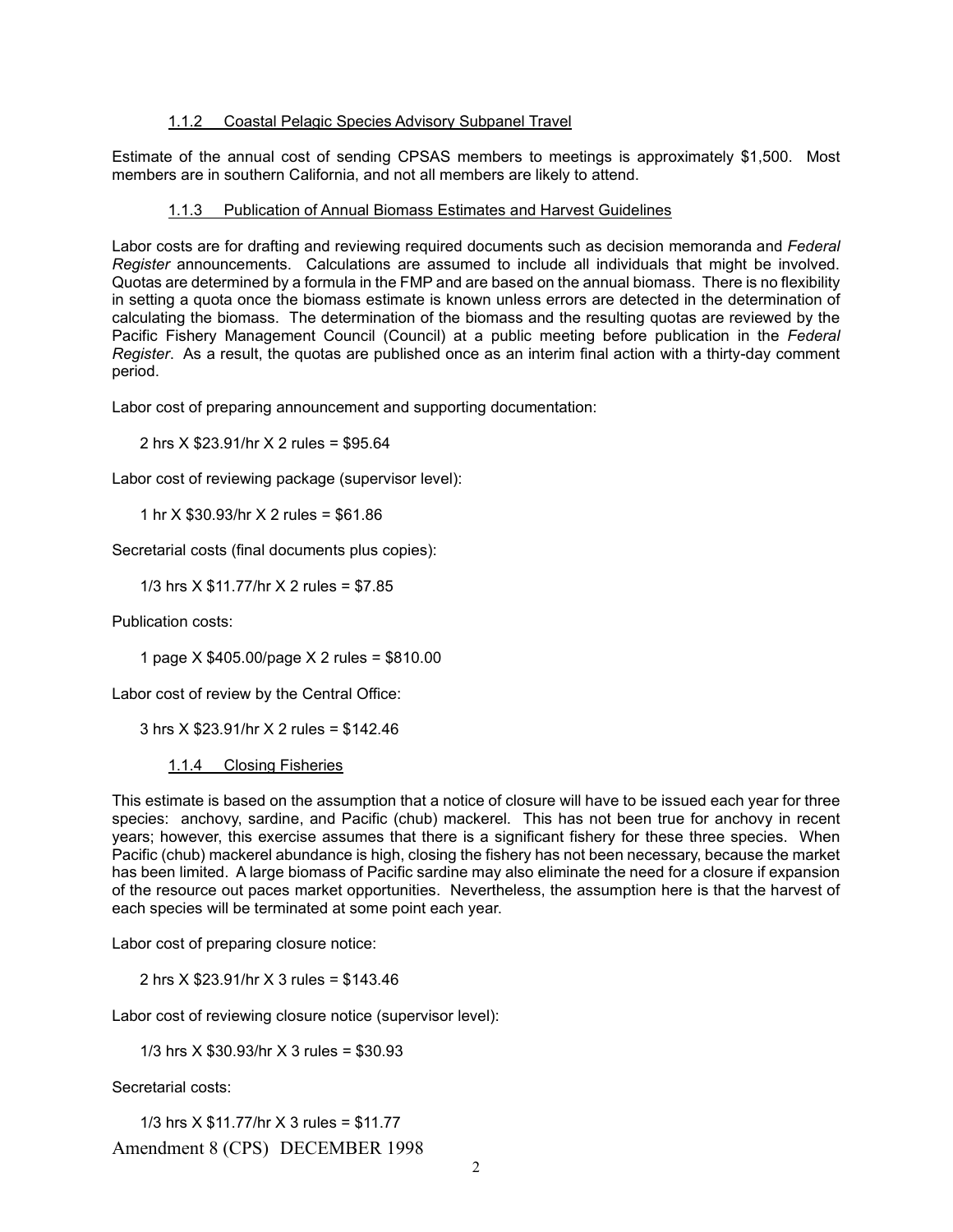Labor cost of Central Office review of closure notice:

2 hrs X \$23.91/hr X 3 rules = \$143.46

Publication costs:

2 columns X \$135.00/column X 3 rules = \$810.00

# 1.1.5 Changing Incidental Harvest Amounts

In each announced harvest guideline, a quantity is reserved to allow for an incidental harvest. If a quota for one species is reached, an incidental harvest will be allowed so that the harvest of other species can continue. A specific incidental harvest goes into effect after a quota is reached, but adjustments of the incidental harvest may be necessary. The assumption here is that three adjustments will be needed, although no adjustments may be required. Changes in incidental catch rates are announced as notices.

Labor costs include the drafting and reviewing time of required documents such as decision memoranda and *Federal Register* announcements. Calculations are assumed to include all individuals that might be involved.

Labor cost of preparing change in incidental catch rates:

1 hr/notice X \$23.91/hr X 3 notices = \$71.73

Labor cost of reviewing changes in catch rate (supervisor level):

1/3 hr/notice X \$30.93/hr X 3 notices = \$30.93

Secretarial costs (final documents plus copies):

1/3 hrs X 11.77/hr X 3 notices = \$11.77

Publication costs:

2 columns X \$135.00/column X 3 notices = \$810.00

Labor cost of Central Office review of changes in incidental catch rates:

1 hr/notice X \$23.91/hr X 3 notices = \$71.73

1.1.6 Travel of Two National Marine Fisheries Service Coastal Pelagic Species Plan Development Team Members and One National Marine Fisheries Service Employee to Two Council Meetings

\$238.00 (air fare) + \$127.00 (per diem, Portland)  $X$  2 = \$730.00 + \$30.00 (car rental) = \$760.00

Labor cost of meetings:

16 hr (2 days) X \$23.91/hr X 2 = \$765.12

1.1.7 Coordination

There is a need to include a figure for day-to-day operations of supporting a CPS FMP.

2 hr/week X 52 weeks X \$23.91/hr = \$2,486.64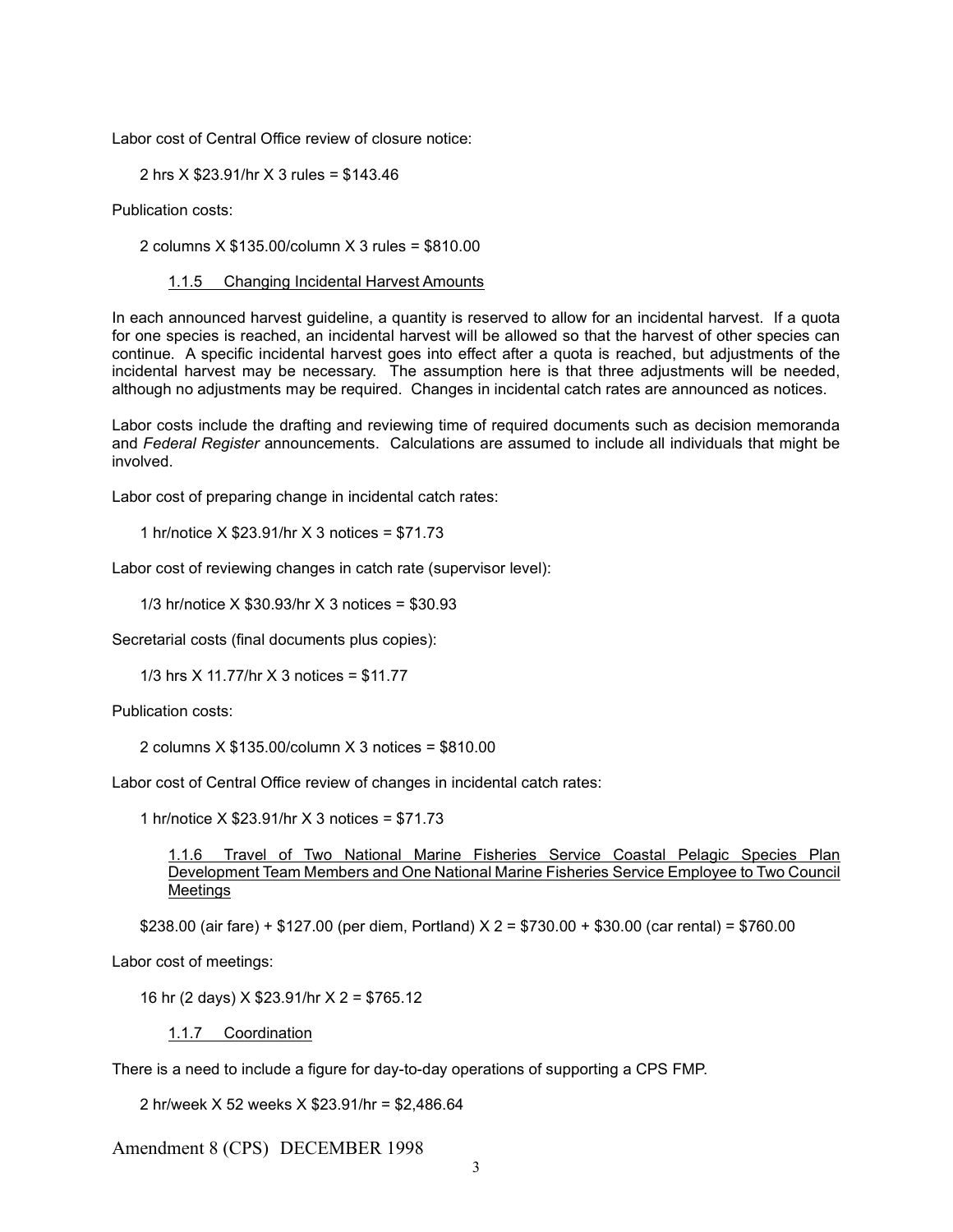Telephone =  $$500.00$ 

Supplies = \$500.00

1.1.8 Council Review

An estimate is needed for the time spent by Council members, Council staff, and Council technical committees to review matters concerning the management of CPS.

Scientific review of biomass estimates (anchovy, Pacific [chub] mackerel, and sardine; Jack mackerel is a fixed quota.):

1 hr/review X 3 reviews X 14 individuals x \$23.91/hr = \$1,004.22

Review time of the Council members, Council staff, and others, which is assumed to be 1/10 of a Council meeting per year.

 $1/10$  X \$111,468.00 (includes costs of meeting + pre and post meeting costs) = \$11,146.80

| Direct Labor Costs           | \$9,810  |
|------------------------------|----------|
| <b>Travel Costs</b>          | \$2,752  |
| <b>Publication Costs</b>     | \$2,430  |
| <b>Supplies</b>              | \$500    |
| Telephone                    | \$500    |
| Employer's Surcharge (23.8%) | \$2,266  |
| NOAA Support (64.1%)         | \$6,104  |
| Total                        | \$24,362 |

#### 1.1.9 Summary of Administrative Support

#### 1.2 Scientific Support

#### 1.2.1 Coastal Fisheries Resources Division

The La Jolla Laboratory's Coastal Fisheries Resources Division (Division) studies economically and ecologically important small, schooling fish of the California current. Biologists evaluate factors that affect their distribution, abundance, and survival; and the Division studies factors that affect the economics of the fisheries harvesting these coastal resources as well. The staff works with Mexico, the California Department of Fish and Game (CDFG), and Scripps Institution of Oceanography (SIO) on cooperative assessments of these CPS stocks. The information is obtained from trawl and ichthyoplankton surveys carried out on research cruises, environmental data monitoring, and laboratory and field studies of early life history, physiology, and reproduction.

An important activity of the Division is participation in the state-federal California Cooperative Fisheries Investigations (CalCOFI) program, a consortium of state and federal research agencies whose scientists conduct integrated research on the ecology of the California Current. The CalCOFI program was originally established in 1949 to investigate factors related to the collapse of the sardine fishery off California, but over the years its research has broadened to include other species as well. As a result of the CalCOFI effort, the biology and oceanography of a 250,000 square mile area of the Pacific Ocean off California and Baja California is perhaps the best ecologically understood of any comparable body of water in the world. The SIO chiefly processes and analyzes oceanographic observations and studies the taxonomy and zoogeography of planktonic organisms other than fish, while NMFS scientists are responsible for ichthyoplankton collections, studying species abundance and distribution, systematics, and application of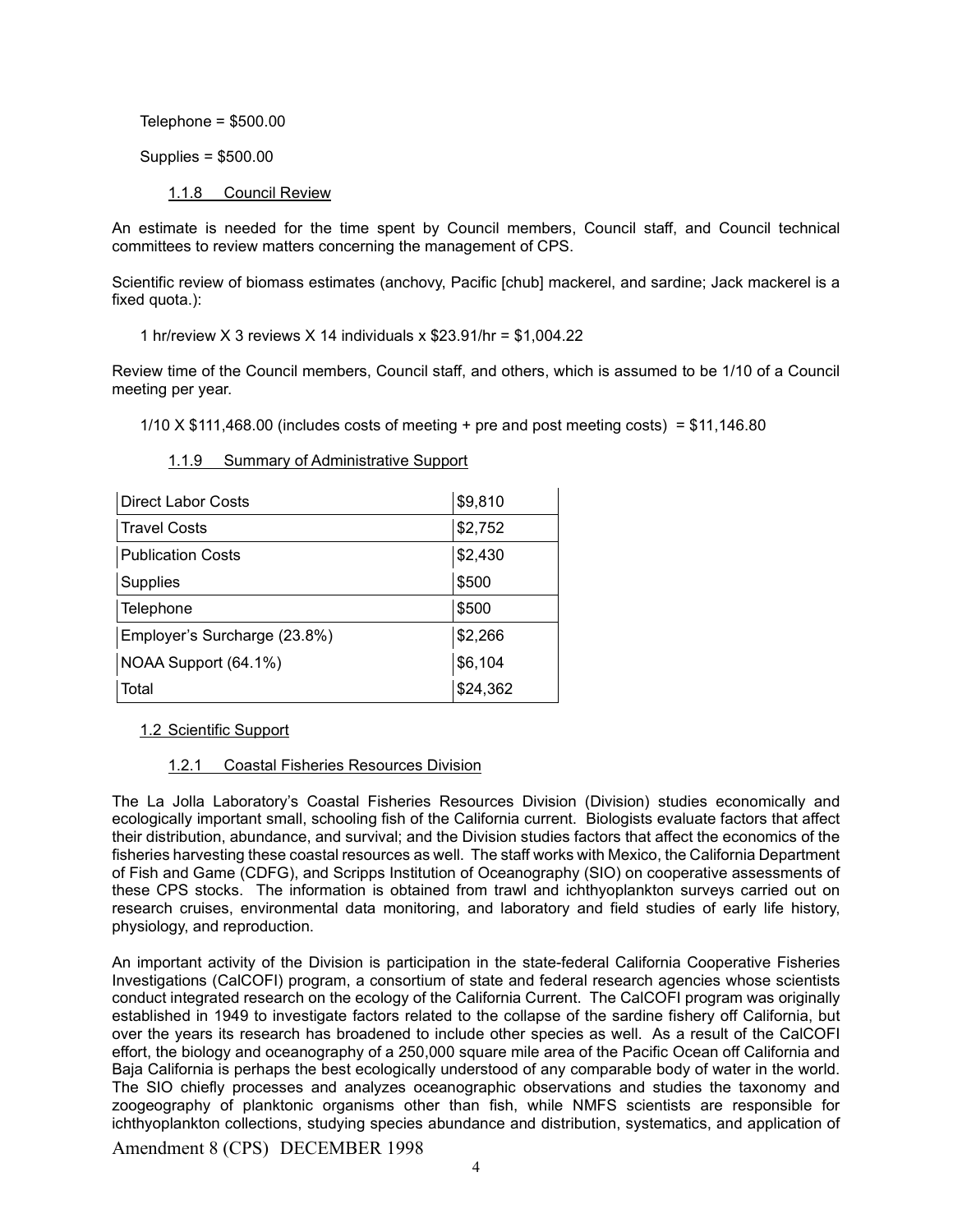fish early life history information to stock assessments.

The Division devotes 50% of its resources to West Coast groundfish and 50% to coastal pelagic fish. To assess coastal pelagic resources, relative abundance is monitored through CalCOFI and aerial spotter surveys with a fishery independent survey to measure absolute abundance every three to five years. Fishery data, and size at age information is provided by CDFG (see below).

| <b>Personnel Costs</b>        | \$981,050 |
|-------------------------------|-----------|
| Travel, Supplies, Etc.        | \$133,000 |
| <b>Fish Spotter Surveys</b>   | \$27,000  |
| Ship Time (23 days)*          | \$253,000 |
| Special Surveys (22.5 days)** | \$247,000 |

\*The same CalCOFI surveys collect data on groundfish and CPS. For the purpose of determining costs, 23 of the 46 survey days now carried out have been allocated to CPS.

\*\*Twenty-two and one-half days of the 45 survey days now carried out have been allocated to CPS. This is an average over the last ten years.

# 1.2.2 Coastal Pelagics Sampling

Currently, CDFG conducts a sampling program for CPS under a grant from the Interjurisdictional Fisheries Act. The total cost of the project is given below. This project provides basic biological data such as length, weight, age, sex, and maturity of CPS, as well as providing landings data and species composition. These Federal costs are included in the totals, but they are not subject to the overhead that is attributed to other costs.

| <b>Personnel Costs</b> | \$76,576  |
|------------------------|-----------|
| <b>Fringe Benefits</b> | \$17,381  |
| Travel                 | \$2,175   |
| Supplies               | \$3,975   |
| Telephone              | \$825     |
| Data Processing        | \$900     |
| Rent                   | \$6,081   |
| Training               | \$525     |
| <b>Indirect Costs</b>  | \$20,647  |
| Total                  | \$129,085 |

All of the above costs summarize the effort now directed to CPS; they are existing costs and therefore unrelated to implementation of the FMP. These costs will not change with or without the plan. This total is \$1,770,135.

#### 1.2.3 Additional Scientific Costs

The following figures can be viewed in two ways, as new costs required by the FMP, or as reallocating more of the budget of the Division from groundfish species to CPS. The shift in resources would be from a 50% allocation of the Division's efforts to 75%, reducing the effort spent on groundfish to 25% rather than 50%. The following summarizes the additional costs required.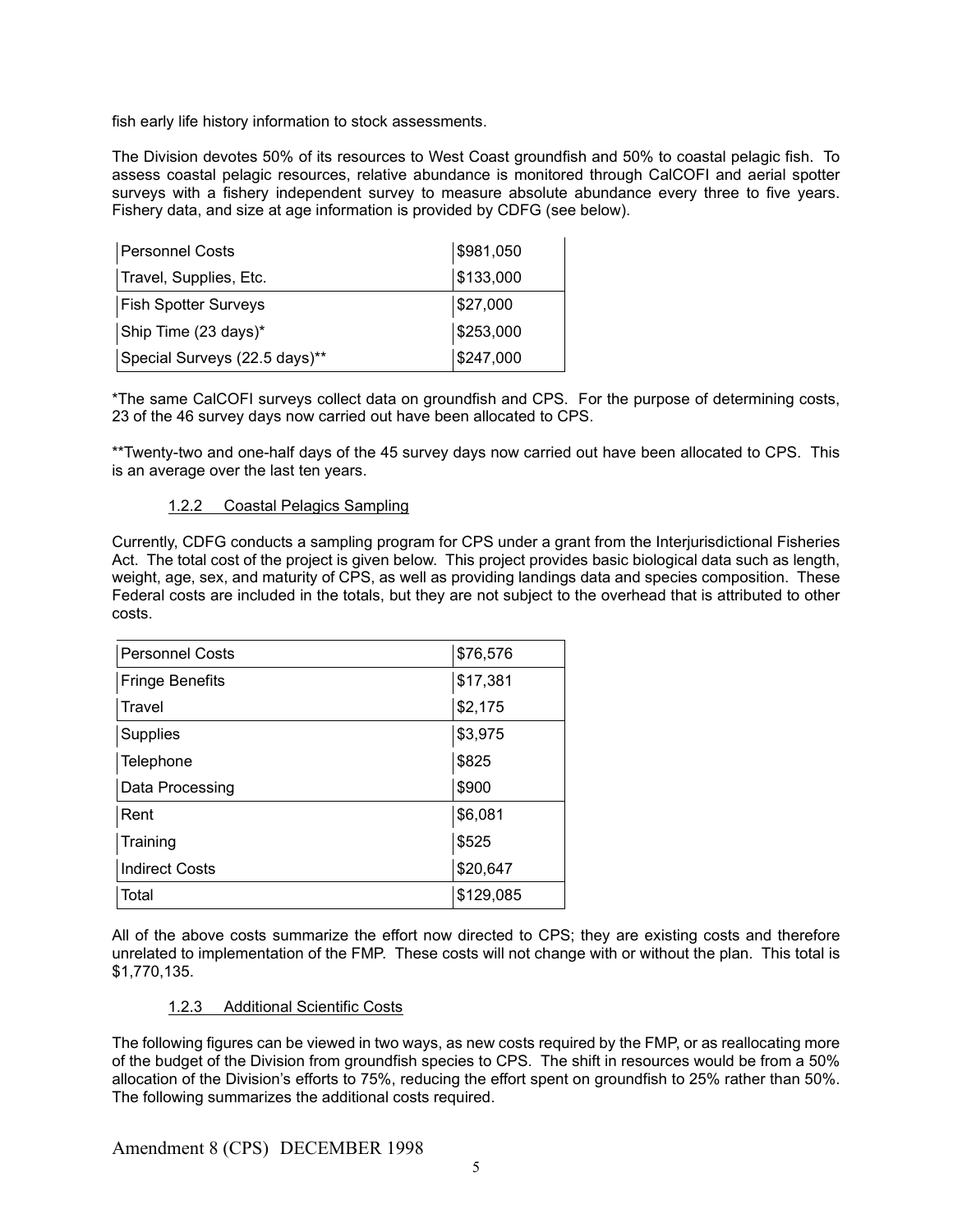| Personnel Costs        | \$490,525 |
|------------------------|-----------|
| Travel, Supplies, Etc. | \$66,500  |
| Special Surveys        | \$123,750 |

The FMP can be implemented without new funding if (1) the Division has the same number of vessel days allocated to it, (2) CDFG continues to support CPS research at its present level, and (3) a reallocation of resources within the Division can be achieved.

# 1.2.4 Summary of Science Costs

| Existing Costs that will not change | \$1,770,135 |
|-------------------------------------|-------------|
| Additional Science Costs            |             |
| Direct Labor Costs                  | \$490,525   |
| Travel, Supplies, Etc.              | \$66,500    |
| <b>Special Surveys</b>              | \$123,750   |
| Employee's Surcharge (21.0%)        | \$103,010   |
| NOAA Support (51.6%)                | \$253,111   |
| <b>Total Additional Costs</b>       | \$1,036,896 |
| Total                               | \$2,807,031 |

# 1.3 Enforcement Support

Enforcement costs are projected costs based on existing landings of CPS. If landings increase, the costs of enforcement will increase. The Southwest Regional Enforcement Office has a contract with CDFG to monitor federal fisheries in California, (e.g., groundfish).

Contractual costs = 260 landings  $X$  6 hrs  $X$  \$38.00/hr = \$59,200 Special agent support = \$ 80,775

#### Summary of Enforcement Costs

| Contractual Costs            | \$59,200  |
|------------------------------|-----------|
| <b>Special Agent Support</b> | \$80,775  |
| Employee's Surcharge (23.8%) | \$19,225  |
| NOAA Support (51.6%)         | \$51,777  |
| Total                        | \$210,997 |

# 1.4 Permit Costs

The Council's preferred option is to implement a limited entry program that requires the owner of each qualifying vessel to obtain a permit. Such a limited entry scheme would effect and estimated 70 vessels. The administrative costs of issuing permits would be recovered from the applicants, in which case the costs would be passed on to the fishermen. Based on the following information, the cost of a permit would be \$35.00. This is based on taking the total permit costs and spreading the cost over 70 vessels. A permit would have to be renewed every two years; therefore, the cost would be \$35.00. (\$4,868/ 70 vessels =  $$70/2 = $35.00.$ 

The cost of setting up the permit files on a data base is estimated at \$956.40 (40hrs X \$23.91/hr = \$956.40.